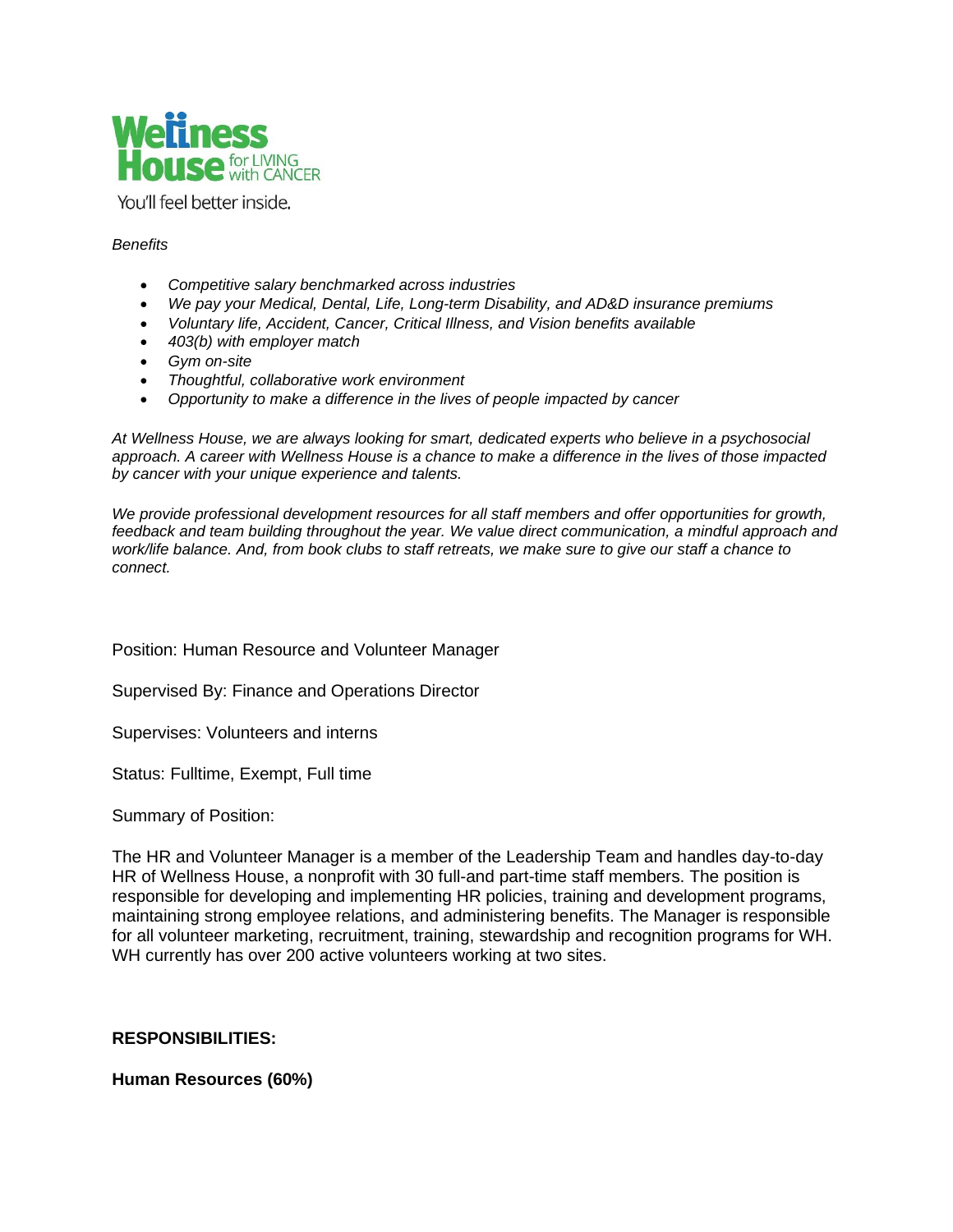-Implement human resources including talent acquisition, HR processing, compensation, benefit administration, training and development, staff recognition, records management, safety and health, succession planning, employee relations and retention, labor relations, and completion of personnel transactions

-Coordinate the hiring, orientation, evaluation and termination process for staff, independent contractors, temporary staff, and interns

-Improve manager and employee performance by identifying and clarifying problems, evaluate potential solutions, implement solutions, coach and counsel managers and employees

-Oversee the annual performance review process, working with managers on feedback and employees on goal setting

-Consulting with the Executive Director, develop staff meeting agendas, lead staff meetings and leadership meetings

- Plan staff retreats and other events for staff to connect

- Lead development of annual staff in-service day. Coordinate and support other professional development opportunities

-Serve on the safety committee and, with facility team, ensure safety and comfort of staff

-Serve as a member of the Leadership Team. Maintain knowledge of WH's programs

-Update and implement Personnel Policies Manual and procedures. Provide orientation to policies and procedures to new employees and supervisors. Ensure that personnel policies are followed

-Ensure that insurance and benefits are paid and competitive. Serve as primary contact with insurance broker and outside HR vendors. Work to ensure that the insurance and other benefit programs run smoothly for employees

-Initiate and maintain new systems that will improve management of HR

-Respond quickly and accurately to employee's questions and concerns about performance, benefits, records, and relationships

-Ensure that WH is compliant with HR and legal regulations, consult with legal counsel, when needed

-Ensure that organizational chart and job descriptions are updated

-Ensure that personnel records are properly maintained. Process all necessary HR forms. Prepare HR reports by collecting, analyzing, and summarizing and data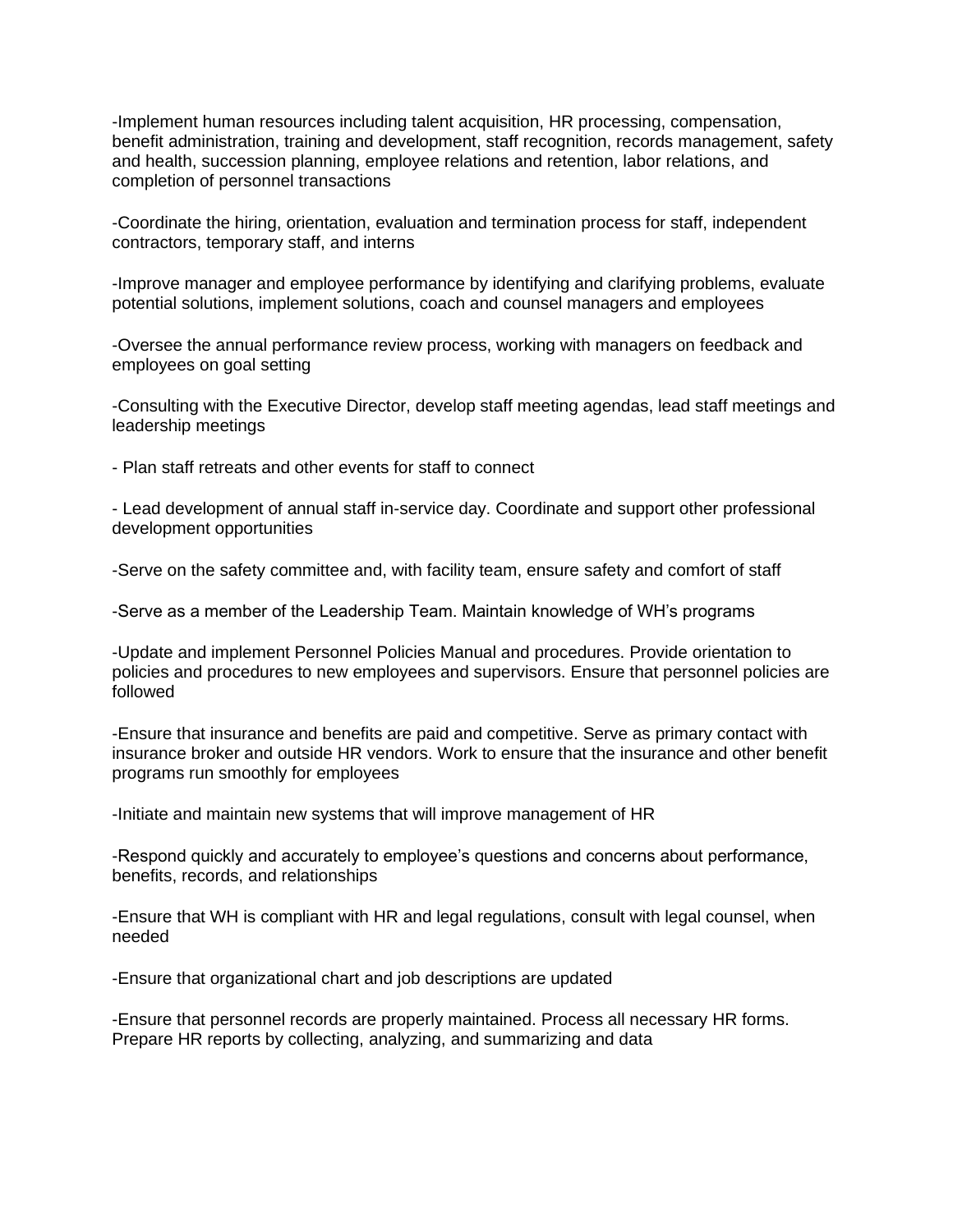# **Volunteer Management (Approximately 40% of the position)**

-Lead staff in determining the necessary skills and experiences WH needs in the volunteer corps

-Develop annual volunteer recruitment plan for large events and proactively recruit volunteers

-Develop, conduct and evaluate year-round volunteer recruitment activities including public speaking, participation in volunteer events, media presentations and other activities

-Develop volunteer marketing materials in support of recruitment efforts

-Identify target audiences for expanded volunteer recruitment including, but not limited to, corporations, high school and college students, retired professionals and community organizations and churches

-Develop and implement screening and technical support mechanisms to build skills levels of volunteers and to identify volunteers who fail to meet minimum standards

-Develop and lead orientation sessions for all regular volunteers ensuring that sessions reflect the most current services of Wellness House and that volunteers understand the mission and values of Wellness house

-Develop and conduct ongoing support and recognition efforts to ensure high retention of all volunteers; oversee all volunteer recognition events

-Manage volunteer database to monitor volunteer attendance and assure deployment of sufficient volunteers at all sites. Develop and implement processes and systems for filling staff requests for volunteers (utilizing task request manager, volunteer request forms, databases, etc.), responding in a timely manner

-Provide guidance to staff on volunteer issues related to performance and ensure that disciplinary protocols are adhered to

-Develop and produce reports on volunteers, from initial interest to placement

## **Other**

-Protect organization's value by keeping information confidential

-Update job knowledge by participating in educational opportunities; reading professional publications; maintaining personal networks; participating in professional organizations

-Perform general office tasks and other duties as assigned

-Attendance at Meetings Required:

All Staff meetings (monthly)